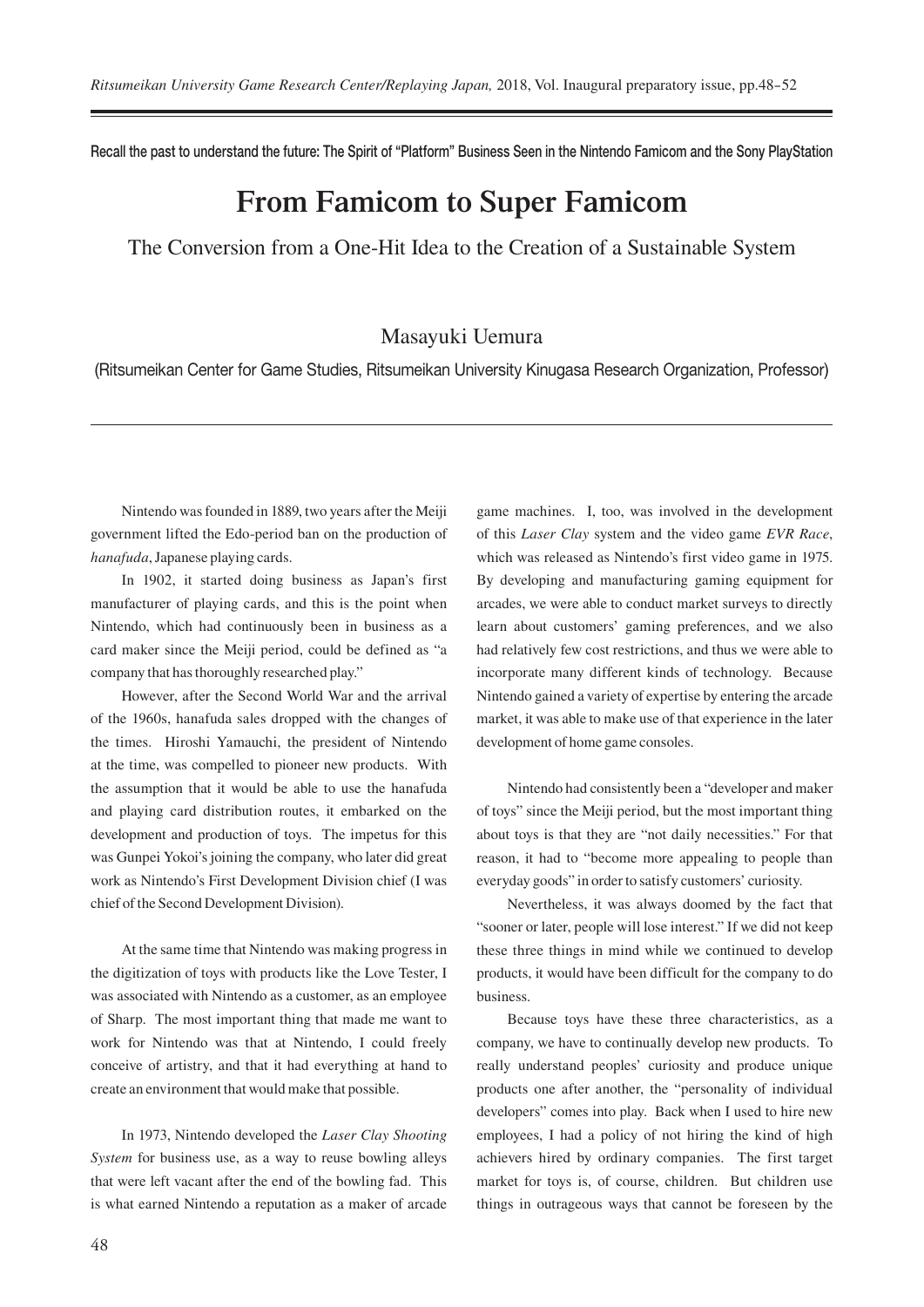people who develop these devices.

Because that itself is play as far as children are concerned, we as developers have to achieve a product quality that can withstand that kind of play. It is easy enough to say this, but it is extremely difficult to balance costs from a planning standpoint.

Aside from development and manufacturing, another characteristic of toy business is the excessive expectation of distribution. I think you will also hear this from Mr. Kutaragi, but in the end, it is important to have a discerning eye for figuring out the products that consumers want. What this means is that in the wholesale system, because products leave the manufacturer and the bill is settled right then and there, even though there are no products left with the manufacturer, there is still stock left with the wholesaler. If a wholesaler takes a bet on the wrong product, they will have too much leftover stock and will not be able to purchase the next product, and this is an extremely difficult problem. This also has repercussions for manufacturers, as they are told to make newer and newer products.

Therefore, as the deceased President Yamauchi often said, "it's fine if they don't buy anything and everything, they should only buy the things that will really sell," and this really was his demand for the company's products. I do not know why, but I was called over on the spot and had to listen to this kind of thing as a bystander, and I was always surprised to see him able to utter something so easily that it sounded like he was telling people not to buy his company's products. From a different standpoint, as a company responsible for distribution, I think that those remarks called for discernment that would allow for a perfect flow of products; in other words, they demanded that people have the insight to "know a good thing when they see it."

In reality, this is extremely difficult. It is difficult even now. Say what you will about internet societies, the human mind changes rapidly and in all kinds of ways, and we are all becoming more globalized, and thus this is not exactly a simple topic. At the time, both before starting the Famicom and after its launch, Nintendo took this stance. For that reason, Nintendo did not become a member of the Japan Toy Association. In other words, what we were dealing with was not a toy. It was not a daily necessity, but it was also not a toy.

So, after the Famicom came out, Nintendo held its own exhibitions. The toy exhibition is held in May or June every year, but the separate Famicom and Super Famicom exhibition was started up by people who sympathized with President Yamauchi's thinking on this. In that sense, I think that even while it was extremely strict with distribution, it was, in a sense, a kind and thoughtful company.

This is us coming into contact with video games for the very first time, in the form of "television games." This is the game "Pong" which was made by the American company Atari. Imitations of this were also being made in Japan. I was in charge of three games we made around this time: *Nintendo Color TV-Game 15, Nintendo Color TV-Game 6*, and *Nintendo Block Breaker*. Block Breaker was also the Japanese version of a toy made by Atari. This was a bit too fanatic, and because of my bad habits, we did everything up to the IC design as one company. We were actually unsuccessful because we spent too much time on it, but this design was done by our fellow Shigeru Miyamoto. He entered Nintendo straight out of college, and because this was the first design he completed, it deserves to be remembered.

As for Color TV-Game 15 and Color-TV-Game 6, when we were producing specialized calculator LSI chips for a Japanese calculator manufacturer to be used in calculators sold in the US by Mitsubishi Electric, there was a plan to use the same manufacturing technology as the calculator chips in America to develop and sell video games. The calculator market gradually reached saturation, and then we tried to make so-called imitation goods. Exact copies were, of course, not allowed, but there are no copyrights for methods of playing, and thus there did not seem to be any issue whatsoever with just changing things slightly. Then, the Tokyo calculator manufacturer Systec commissioned Mitsubishi Electric to make chips, but Systec went bankrupt, leaving the chip issue up in the air. As a result, these were products that they had Nintendo launch as video games.

That is the story of the inside of these products, but what we experienced at the time was the difficulty of selling products that hooked up to a television for the first time. We were confronted with the somewhat unimagined issues of not knowing what would happen when you connected a toy to a domestic product. In a sense, our experiences from that time later proved to be extremely useful, although television sets then did not have video terminals or HDMI terminals, but rather had an antenna terminal called an RF terminal where the signal entered the television. Thus, the console had to send in video game signals that had the same standards as direct television signals.

Televisions were supposed to be standardized, but we discovered that there were slight differences between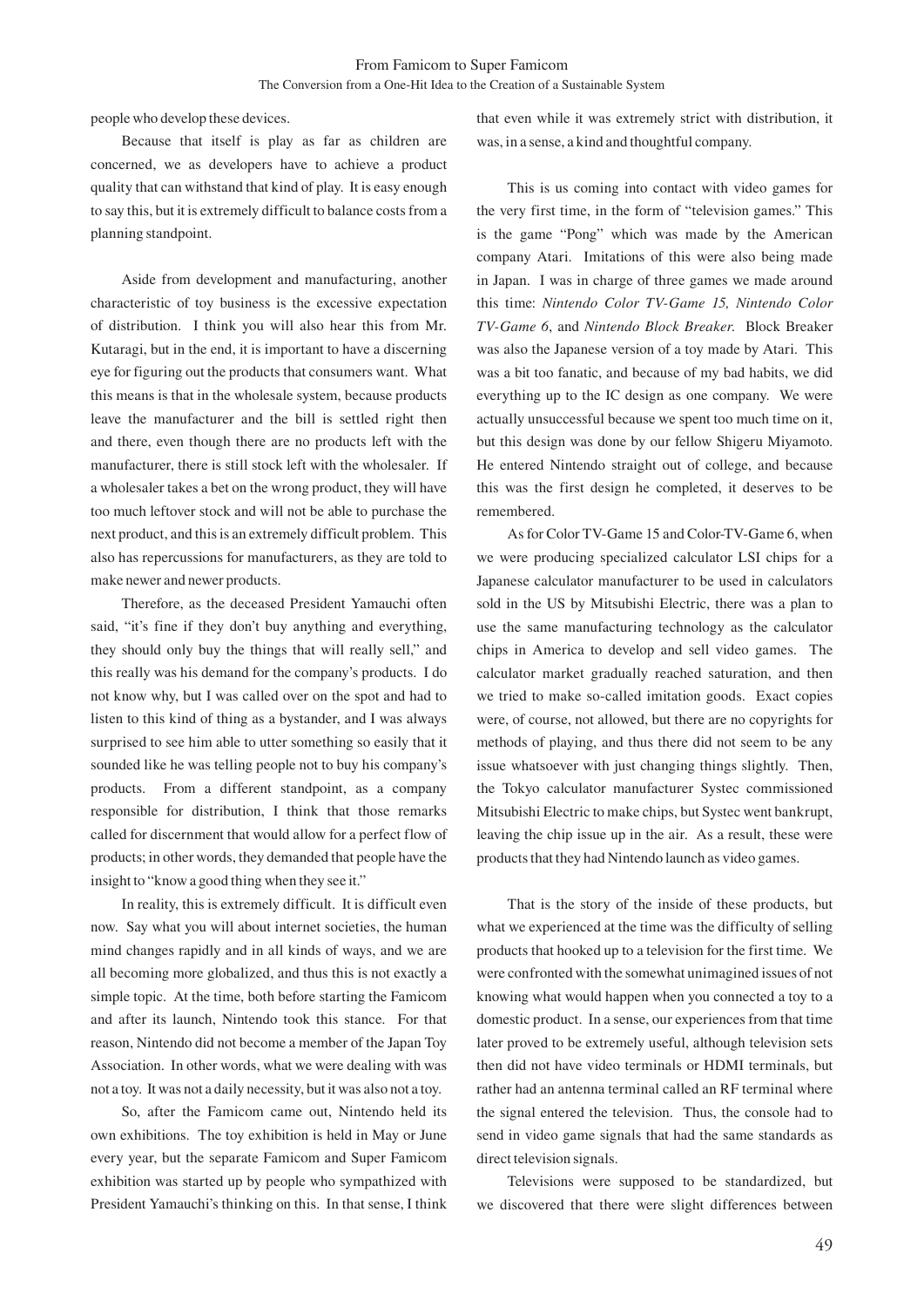manufacturers. Local repairmen seemed to have been aware of this. When we examined products that had been returned, they were in a condition that should by all accounts have been able to display properly. In fact, they displayed when connected to our televisions, but they did not display on the customer's television. This issue was extremely difficult for video games, which was the result of connecting them to domestic products. There are standards, but in reality, there are not. Figuring out how to respond to this issue was one of the things we studied when video games were getting their start as toys.

On the other hand, there was also a saving grace in the fact that it was perceived as a toy. If it did not display, some customers resigned themselves to the fact that it was a toy after all, although we did not really grasp the degree of the issue that was actually occurring. Because all returned products came right back to development, we examined them and figured out the problem.

After that, the thing that was established as interesting here was that color television at the time was broadcast on electromagnetic waves through the somewhat tricky method of color signals. The signal had to be sent on electromagnetic waves using the same frequency of 3.58 MHz. The measuring instruments for that were pretty expensive, and thus, we did our measurements with instruments that we made ourselves. It is absurd, but here we were, toymakers attempting to do the job not of TV manufacturers, but rather the job of TV stations. About 1.5 million of these consoles were sold in total, and a considerable amount of data was accumulated as a result.

Meanwhile, the issue of *Space Invaders* came up. I think this could be considered the first arcade game to become a worldwide hit. Actually, when we released the previously mentioned *Block Breaker*, it ran into this, and long ago, there had been a *Block Breaker* arcade game craze before *Invaders*. Customers were not at all satisfied with the home version, and turned to the other game, something that everyone could play with a 100-yen coin, which was a really frustrating moment for us.

What happened next, and this is a famous story already, but microprocessors first began to be used as microprocessors. That is, the method was established for making games as software rather than hardware. This was a huge shock for us. Of course, we opened up the games and tried to decipher them, and discovered how the microprocessors are used. The fact that they were made by a Japanese person was a big shock for us as a company.

On the other hand, our development department at that time had bought an Intel CPU from Mitsubishi. Since we had received pretty thorough support from them, we had quite a bit of knowledge about it, so we were able to make an imitation product right away. This was called *Space Fever*. With that as the start, we embarked on making arcade games. We had made the arcade version of *Block Breaker* before that, but that was really just putting something made outside the company into a box and selling it. In a sense, after *Space Invaders*, the company began to appreciate the development of video games and arcade games. This was 1978.

At Nintendo at that time, there were two department chiefs. I was one, and Gunpei Yokoi was the other one. Yokoi was anti-computer, saying things like, "There's no way I'm gonna lose to a computer," even while he was using one. Yokoi made this *Game & Watch* here. This was a renowned market development strategy of using seasoned technology for developing new products. The multiscreen underlying *Game & Watch* also went on to become the prototype for the Nintendo DS.

Around this time, and this was around 1980, various game consoles in the private sphere had games that were made using unchanged LSI that had been used in calculators, with graphics that had been rewritten. Their strategy was all about making copies of arcade games.

The interesting thing about Nintendo was its antiarcade work. I do not know if it is because he hated the idea of making copies of what I had made in the second development division, but he designed types of play that were not for arcades and would not be possible at arcades. Another step was the fantastic idea to give a character to the calculator segment displays. The clock function was a part of the digital clocks and combination calculator-clocks, a market that had been created by Casio. Sharp also built this function in competition with Casio, and Nintendo used its product. We did not have much confidence in this at the time, as we were late to the game. We thought it would be considered old hat. Plus, in the company, we all assumed that, of course, copies of arcade games would be the mainstream, in the sense that kids who were used to playing arcade games would want to play the same games without having to put in money every time.

That is an interesting thing about entertainment: the results are always absolutely different from the in-house assessment. We had experienced popular products in the company not selling as well as expected, and this was a similar experience. The original design idea was a game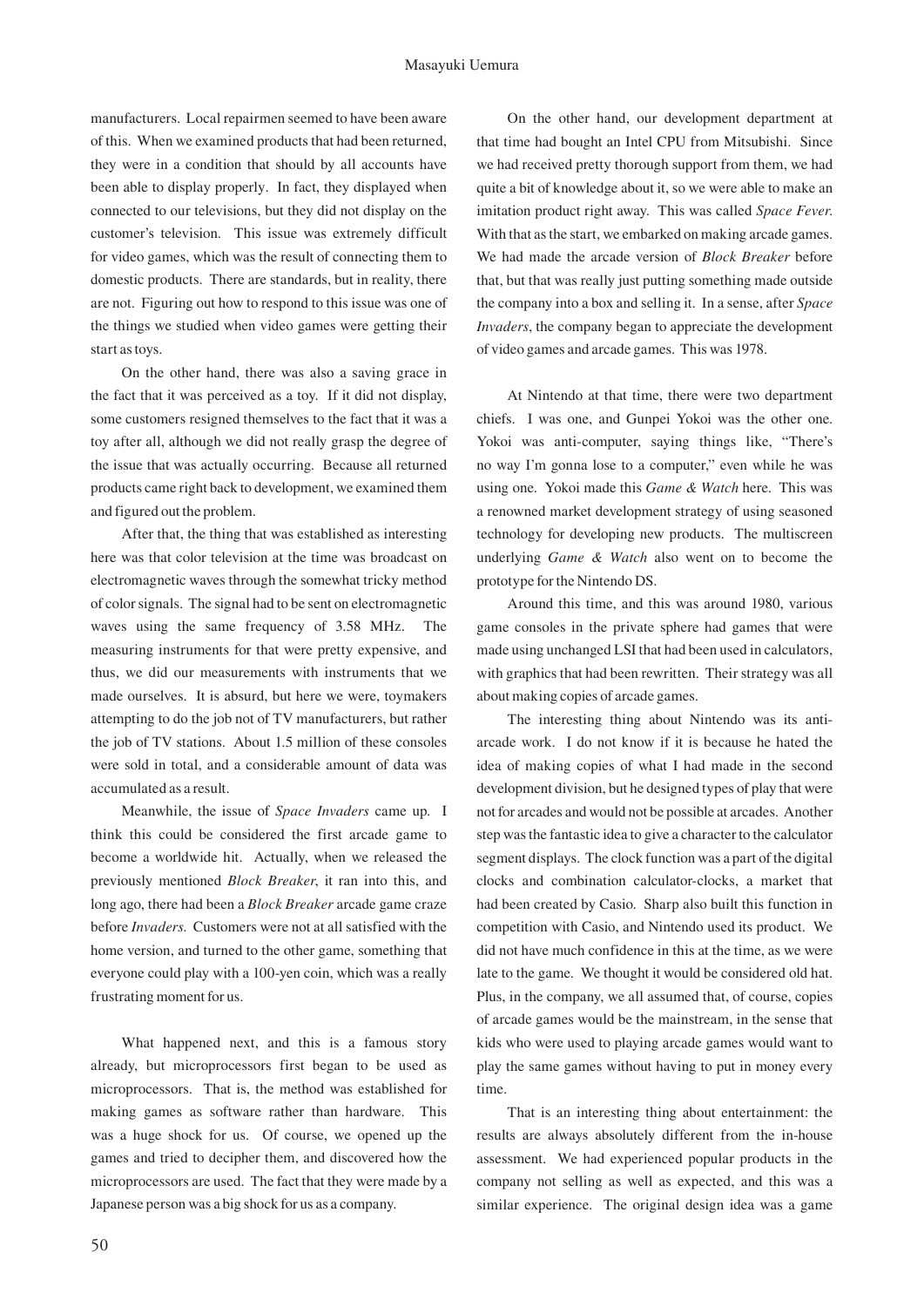console for adults, and it was made at just the right size to fit into a shirt pocket, similar to card games or today's smartphone games. The game content was simple, but it included the critical consideration of "timing" that has allowed it to be played even now. I think that, instead of emphasizing characters, we pioneered the important sense of vying for the perfect timing of pressing a button.

This *Game & Watch* was Nintendo's savior, and even though it did not use the latest hardware, the fact that it satisfied people as an original item was confirmed in the domestic market. However, it did not sell so easily overseas. It sold slowly but surely, and eventually it reached a considerable number of units sold. There were also several instances of imitations coming out and having the market pulled out from under us.

In this way, it eventually stopped selling, and by 1983, the Atari video game console also stopped selling in both America and Japan, and we made the Famicom because we had no other choice. The main impetus was really that there was nothing else to do. Some people said, "surely you're just being modest," but that is not true. All of the hardware other companies were putting out around that time had keyboards, and Sony's MSX had one too. However, when we put out the press release for the Famicom, someone asked, "There's no keyboard with this, is that okay?" Our makeshift reply was, "Oh don't worry, we'll put out a keyboard later." The thinking was that we would have to make one eventually. The software at this time was all brought in from arcade games that we had been making around then. *Donkey Kong* is one example.

What we used in this process was actually the exact opposite of Yokoi's message; we used the latest technology, and faced extremely embarrassing problems like defective graphic chips, which required us to make revisions over and over again. On top of that, and this was really unexpected, the button-pushing method was completely different from our experiments. In other words, we had not done simulations during actual game play. We did over 1 million trials and the specifications passed, but in the end, it was no good to have a perfectly square thing that prioritized design, and ultimately, we decided on a rounded shape. I think the square ones are rare items and sell for a good price even today.

One more thing, and this was something we did together with Ricoh, and we had them make it in a rush. I think it is best not to go into too much detail, but to get to the point, because this product processes at a pretty high

speed, there was the issue of failing in the thermal processing design, which often caused the console to stop running after some time. Because of this, we ended up having to do a number of revisions. With home game consoles, we cannot buy back and do repairs on items once they have sold. You can do this all you want with arcade games, but the fate of the home console is that you cannot repair it. In that case, the only thing that can deal with the problem is software. You end up having to do 100% inspections of the software. Some people said after the fact that 100% inspections was Nintendo's strategy, but that is nonsense. It is just that nobody wants to openly talk about the mistakes we made.

At first, we made them little by little in-house, intending to use our own software, and that first year particularly, all of the software was made in-house. And then we sold 1 million units, and after that, talks started to change around the time that Hudson, Namco, Konami, and Enix came along.

Because Hudson had made the Hu-BASIC it was very familiar with the issue of overheating. However, Namco had no clue, and it thought that it would be fine to operate with products bought from somewhere else, which was not going to work. This was a problem not only for the manufacturer, but also for the customer. Products would come back to Nintendo, with people saying that Namco's software did not seem to work. We were puzzled about what to do with this issue of products not being returned to Namco, and there were talks between the two companies. The conclusion was, of course, that they had no choice but to ask Nintendo to do 100% inspections.

The next interesting thing was that when all kinds of manufacturers were putting out all kinds of software, the hardware sales went up and up. It was utterly impossible for one company to manage. We had assumed, just like conventional toys, that sales would start to drop after 3 million units. Now, I think of this as a general concept of a system, being created out of the blue.

As this was a totally new thing, we were skeptical about whether it would really continue. We kept saying that this was a lucky fluke. Our first countermeasure was the NES for the American market. People were saying that video games were done in America, but we decided to try launching them there anyway, and they ended up selling even better than the domestic Japanese version. These results probably also greatly influenced Sony and others, who learned that it was possible to launch entertainment systems worldwide.